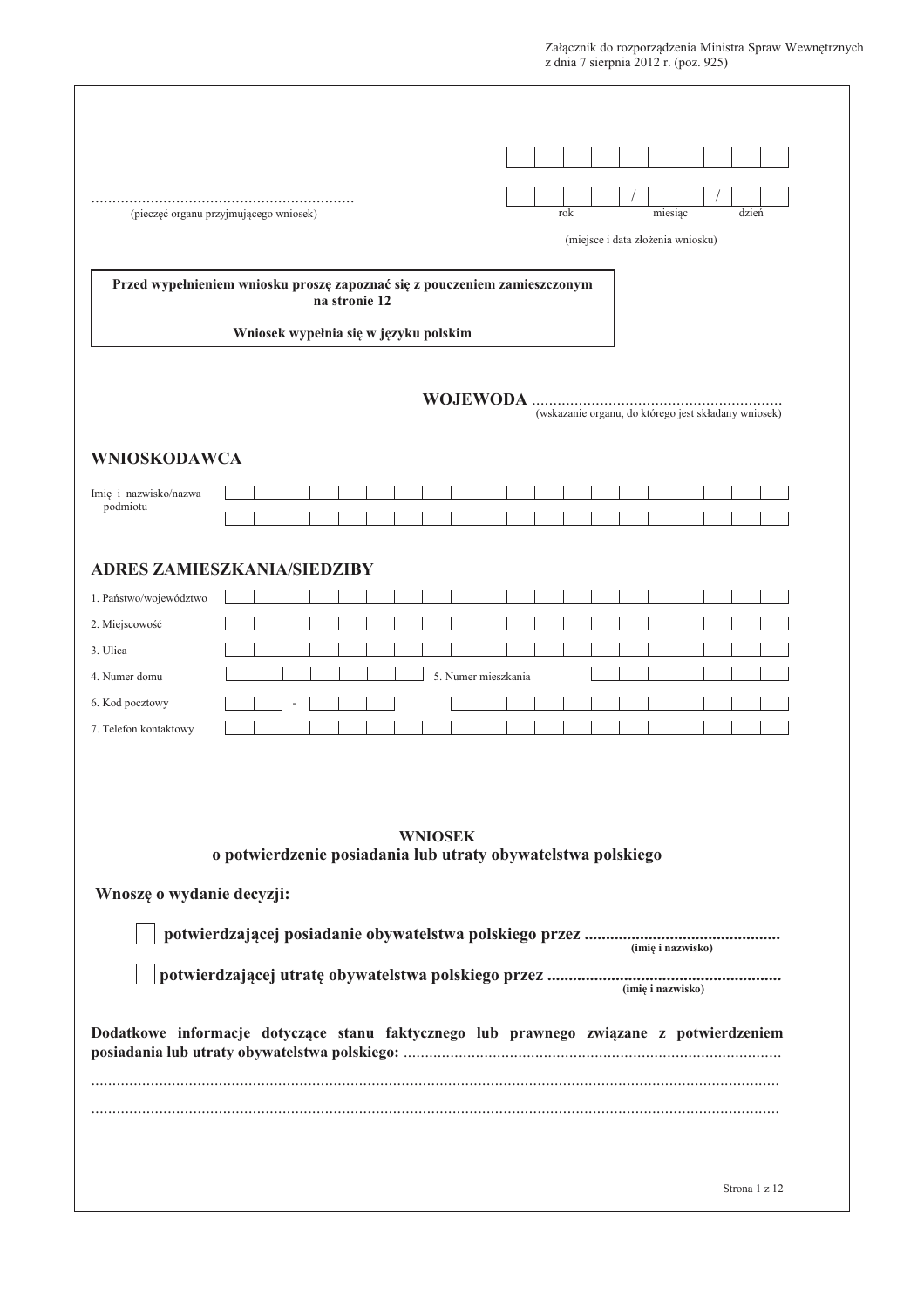Jeżeli wniosek nie dotyczy wnioskodawcy, ale osoby trzeciej, to w jakim celu wnioskodawca ubiega się o wydanie decyzji potwierdzającej posiadanie lub utratę obywatelstwa polskiego?

# CZĘŚĆ I

#### A. Dane osoby, której dotyczy wniosek.

| 1. Nazwisko                                                                                                                                                                                                                                                                                                                                                 |  |     |  |         |  |       |         |  |  |                           |  |               |  |
|-------------------------------------------------------------------------------------------------------------------------------------------------------------------------------------------------------------------------------------------------------------------------------------------------------------------------------------------------------------|--|-----|--|---------|--|-------|---------|--|--|---------------------------|--|---------------|--|
|                                                                                                                                                                                                                                                                                                                                                             |  |     |  |         |  |       |         |  |  |                           |  |               |  |
| 2. Nazwisko rodowe                                                                                                                                                                                                                                                                                                                                          |  |     |  |         |  |       |         |  |  |                           |  |               |  |
| 3. Imię (imiona)                                                                                                                                                                                                                                                                                                                                            |  |     |  |         |  |       |         |  |  |                           |  |               |  |
| 4. Imię i nazwisko ojca                                                                                                                                                                                                                                                                                                                                     |  |     |  |         |  |       |         |  |  |                           |  |               |  |
| 5. Imię i nazwisko rodowe<br>matki                                                                                                                                                                                                                                                                                                                          |  |     |  |         |  |       |         |  |  |                           |  |               |  |
| 6. Używane nazwiska wraz                                                                                                                                                                                                                                                                                                                                    |  |     |  |         |  |       |         |  |  |                           |  |               |  |
| z datą zmiany                                                                                                                                                                                                                                                                                                                                               |  |     |  |         |  |       |         |  |  |                           |  |               |  |
| 7. Data urodzenia                                                                                                                                                                                                                                                                                                                                           |  | rok |  | miesiac |  | dzień | 8. Płeć |  |  |                           |  |               |  |
|                                                                                                                                                                                                                                                                                                                                                             |  |     |  |         |  |       |         |  |  | m - mężczyzna k - kobieta |  |               |  |
| 9. Miejsce urodzenia<br>(państwo/miejscowość)                                                                                                                                                                                                                                                                                                               |  |     |  |         |  |       |         |  |  |                           |  |               |  |
| 10. Posiadane obce                                                                                                                                                                                                                                                                                                                                          |  |     |  |         |  |       |         |  |  |                           |  |               |  |
| obywatelstwa wraz<br>z datą nabycia                                                                                                                                                                                                                                                                                                                         |  |     |  |         |  |       |         |  |  |                           |  |               |  |
|                                                                                                                                                                                                                                                                                                                                                             |  |     |  |         |  |       |         |  |  |                           |  |               |  |
| 11. Stan cywilny                                                                                                                                                                                                                                                                                                                                            |  |     |  |         |  |       |         |  |  |                           |  |               |  |
| 12. Nr PESEL (jeżeli<br>został nadany)                                                                                                                                                                                                                                                                                                                      |  |     |  |         |  |       |         |  |  |                           |  |               |  |
| B. Czy w stosunku do osoby, której dotyczy wniosek, była wydana decyzja stwierdzająca/<br>potwierdzająca posiadanie (odmawiająca stwierdzenia/potwierdzenia posiadania) lub stwierdzają-<br>ca/potwierdzająca utratę (odmawiająca stwierdzenia/potwierdzenia utraty) obywatelstwa polskie-<br>go? Jeżeli tak, to jaki organ i w jakiej dacie wydał decyzję. |  |     |  |         |  |       |         |  |  |                           |  |               |  |
|                                                                                                                                                                                                                                                                                                                                                             |  |     |  |         |  |       |         |  |  |                           |  |               |  |
|                                                                                                                                                                                                                                                                                                                                                             |  |     |  |         |  |       |         |  |  |                           |  |               |  |
|                                                                                                                                                                                                                                                                                                                                                             |  |     |  |         |  |       |         |  |  |                           |  |               |  |
|                                                                                                                                                                                                                                                                                                                                                             |  |     |  |         |  |       |         |  |  |                           |  |               |  |
|                                                                                                                                                                                                                                                                                                                                                             |  |     |  |         |  |       |         |  |  |                           |  |               |  |
|                                                                                                                                                                                                                                                                                                                                                             |  |     |  |         |  |       |         |  |  |                           |  | Strona 2 z 12 |  |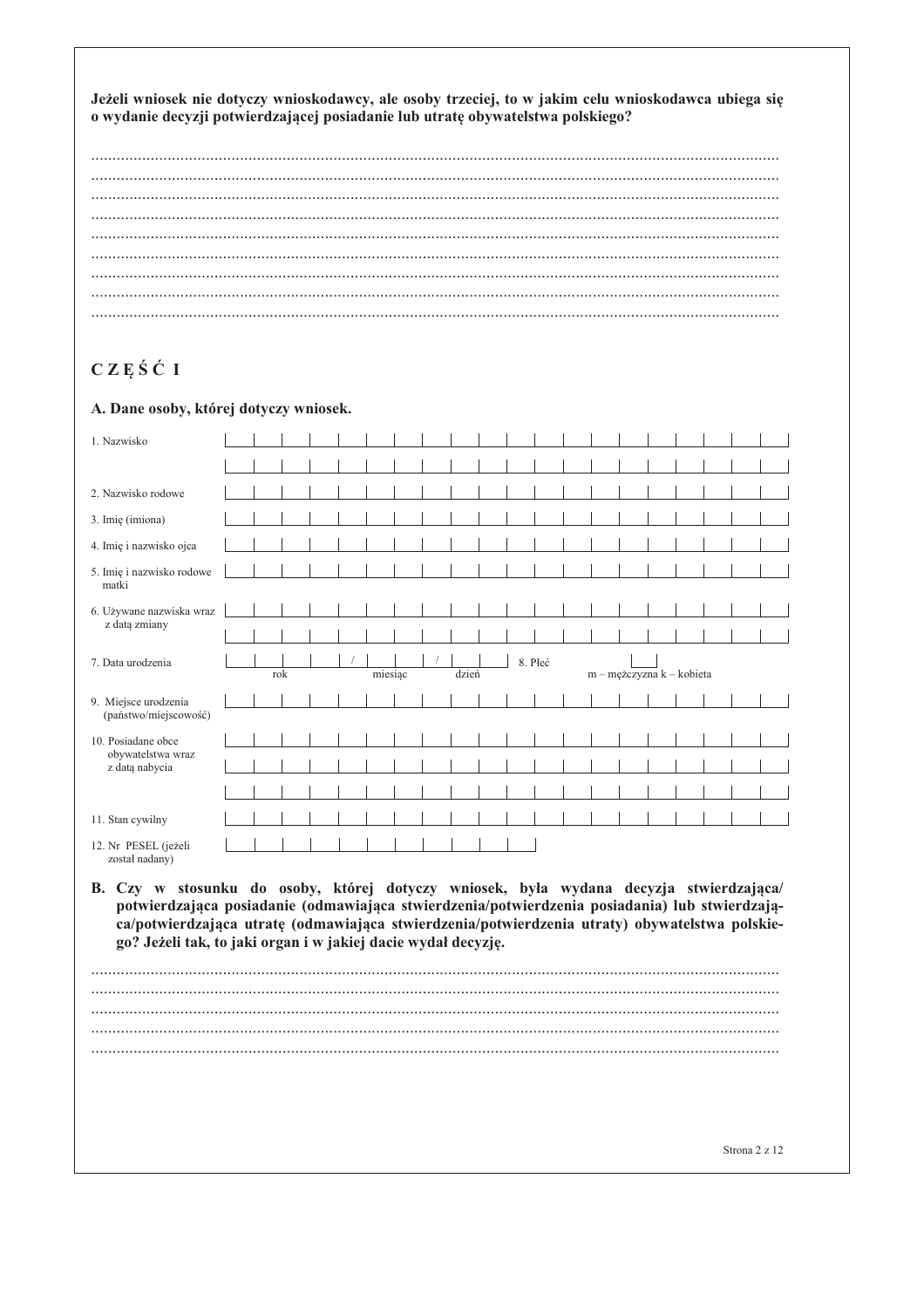C. Czy osoba, której dotyczy wniosek, ubiegała się o zezwolenie na zmianę obywatelstwa polskiego na obce lub o zgodę na zrzeczenie się obywatelstwa polskiego, uzyskała decyzję zezwalającą na zmianę obywatelstwa polskiego na obce lub zgodę na zrzeczenie się obywatelstwa polskiego lub czy została pozbawiona obywatelstwa polskiego? Jeżeli tak, to jaki organ i w jakiej dacie wydał decyzję.

| D. Miejsca zamieszkania osoby, której dotyczy wniosek, w Polsce oraz za granicą. |  |
|----------------------------------------------------------------------------------|--|
|                                                                                  |  |

#### E. Dane osobowe rodziców osoby, której dotyczy wniosek.

#### I. Dane dotyczące matki.

| 1. Nazwisko                                                           |  |     |  |         |  |       |  |  |  |  |  |  |
|-----------------------------------------------------------------------|--|-----|--|---------|--|-------|--|--|--|--|--|--|
|                                                                       |  |     |  |         |  |       |  |  |  |  |  |  |
| 2. Nazwisko rodowe                                                    |  |     |  |         |  |       |  |  |  |  |  |  |
| 3. Imię (imiona)                                                      |  |     |  |         |  |       |  |  |  |  |  |  |
| 4. Imię i nazwisko ojca                                               |  |     |  |         |  |       |  |  |  |  |  |  |
| 5. Imię i nazwisko rodowe<br>matki                                    |  |     |  |         |  |       |  |  |  |  |  |  |
| 6. Używane nazwiska wraz                                              |  |     |  |         |  |       |  |  |  |  |  |  |
| z datą zmiany                                                         |  |     |  |         |  |       |  |  |  |  |  |  |
| 7. Data urodzenia                                                     |  | rok |  | miesiąc |  | dzień |  |  |  |  |  |  |
| 8. Miejsce urodzenia<br>(państwo/miejscowość)                         |  |     |  |         |  |       |  |  |  |  |  |  |
| 9. Stan cywilny                                                       |  |     |  |         |  |       |  |  |  |  |  |  |
| 10. Data zawarcia związku<br>małżeńskiego                             |  | rok |  | miesiąc |  | dzień |  |  |  |  |  |  |
| 11. Miejsce zawarcia<br>związku małżeńskiego<br>(państwo/miejscowość) |  |     |  |         |  |       |  |  |  |  |  |  |
| 12. Obywatelstwa                                                      |  |     |  |         |  |       |  |  |  |  |  |  |
| posiadane w dacie<br>urodzenia osoby, której<br>dotyczy wniosek       |  |     |  |         |  |       |  |  |  |  |  |  |
| 13. Nr PESEL (jeżeli<br>został nadany)                                |  |     |  |         |  |       |  |  |  |  |  |  |
| II. Dane dotyczące ojca.                                              |  |     |  |         |  |       |  |  |  |  |  |  |
| 1. Nazwisko                                                           |  |     |  |         |  |       |  |  |  |  |  |  |
|                                                                       |  |     |  |         |  |       |  |  |  |  |  |  |
| 2. Nazwisko rodowe                                                    |  |     |  |         |  |       |  |  |  |  |  |  |
|                                                                       |  |     |  |         |  |       |  |  |  |  |  |  |

Strona 3 z 12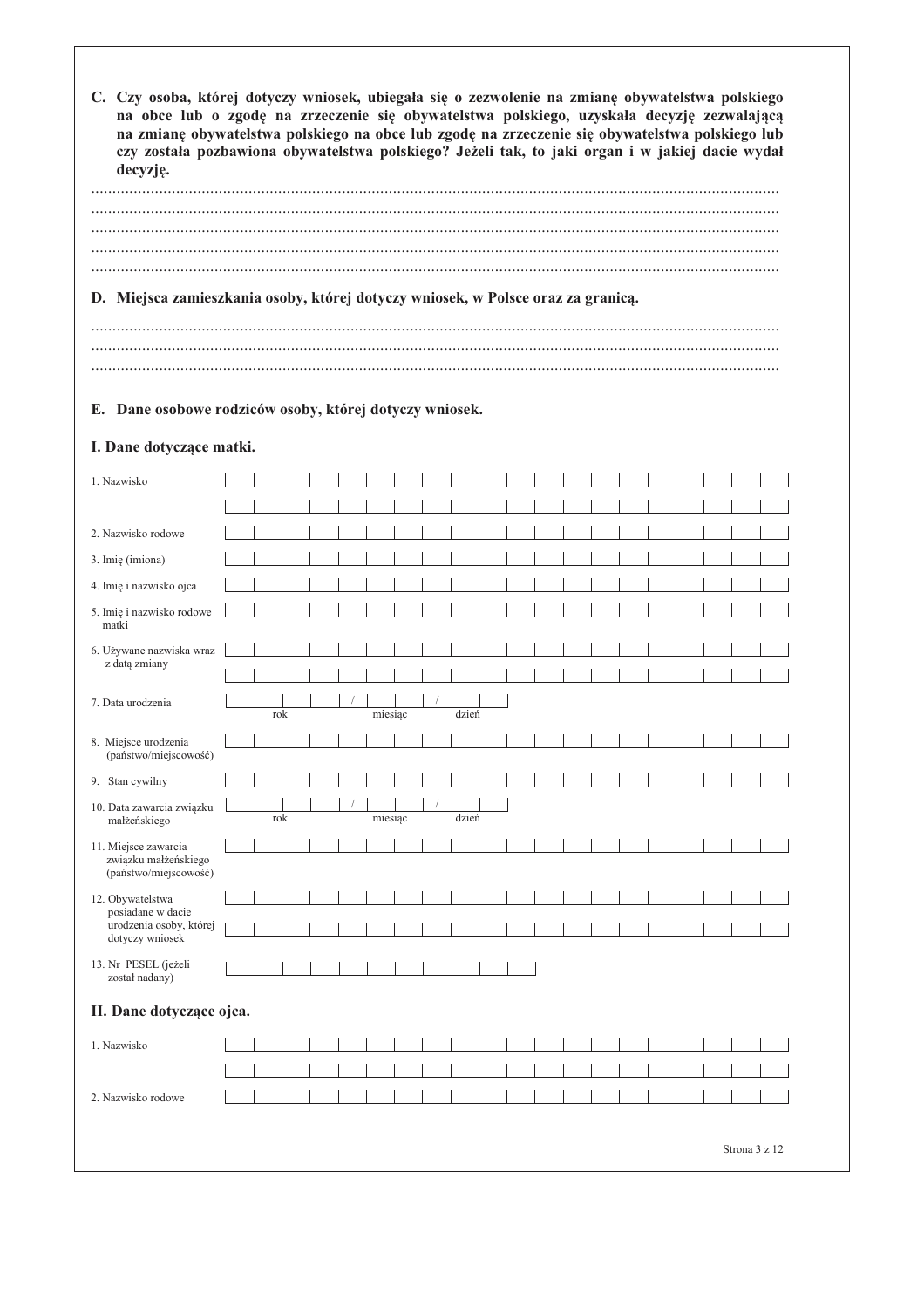| 3. Imię (imiona)                              |  |     |  |         |  |       |  |  |  |  |  |  |  |  |  |  |
|-----------------------------------------------|--|-----|--|---------|--|-------|--|--|--|--|--|--|--|--|--|--|
| 4. Imię i nazwisko ojca                       |  |     |  |         |  |       |  |  |  |  |  |  |  |  |  |  |
| 5. Imię i nazwisko rodowe<br>matki            |  |     |  |         |  |       |  |  |  |  |  |  |  |  |  |  |
| 6. Używane nazwiska wraz                      |  |     |  |         |  |       |  |  |  |  |  |  |  |  |  |  |
| z datą zmiany                                 |  |     |  |         |  |       |  |  |  |  |  |  |  |  |  |  |
| 7. Data urodzenia                             |  |     |  |         |  |       |  |  |  |  |  |  |  |  |  |  |
|                                               |  | rok |  | miesiąc |  | dzień |  |  |  |  |  |  |  |  |  |  |
| 8. Miejsce urodzenia<br>(państwo/miejscowość) |  |     |  |         |  |       |  |  |  |  |  |  |  |  |  |  |
|                                               |  |     |  |         |  |       |  |  |  |  |  |  |  |  |  |  |
| 9. Stan cywilny                               |  |     |  |         |  |       |  |  |  |  |  |  |  |  |  |  |
| 10. Data zawarcia związku<br>małżeńskiego     |  | rok |  | miesiąc |  | dzień |  |  |  |  |  |  |  |  |  |  |
| 11. Miejsce zawarcia                          |  |     |  |         |  |       |  |  |  |  |  |  |  |  |  |  |
| związku małżeńskiego<br>(państwo/miejscowość) |  |     |  |         |  |       |  |  |  |  |  |  |  |  |  |  |
| 12. Obywatelstwa                              |  |     |  |         |  |       |  |  |  |  |  |  |  |  |  |  |
| posiadane w dacie<br>urodzenia osoby, której  |  |     |  |         |  |       |  |  |  |  |  |  |  |  |  |  |
| dotyczy wniosek                               |  |     |  |         |  |       |  |  |  |  |  |  |  |  |  |  |
| 13. Nr PESEL (jeżeli                          |  |     |  |         |  |       |  |  |  |  |  |  |  |  |  |  |
| został nadany)                                |  |     |  |         |  |       |  |  |  |  |  |  |  |  |  |  |

### F. Dane osobowe dalszych wstępnych osoby, której dotyczy wniosek.

### I. Dane dotyczące dziadka ze strony matki.

| 1. Nazwisko                           |     |  |         |  |       |  |  |  |  |  |  |  |  |  |  |
|---------------------------------------|-----|--|---------|--|-------|--|--|--|--|--|--|--|--|--|--|
|                                       |     |  |         |  |       |  |  |  |  |  |  |  |  |  |  |
|                                       |     |  |         |  |       |  |  |  |  |  |  |  |  |  |  |
| 2. Nazwisko rodowe                    |     |  |         |  |       |  |  |  |  |  |  |  |  |  |  |
| 3. Imię (imiona)                      |     |  |         |  |       |  |  |  |  |  |  |  |  |  |  |
| 4. Imię i nazwisko ojca               |     |  |         |  |       |  |  |  |  |  |  |  |  |  |  |
| 5. Imię i nazwisko rodowe             |     |  |         |  |       |  |  |  |  |  |  |  |  |  |  |
| matki                                 |     |  |         |  |       |  |  |  |  |  |  |  |  |  |  |
| 6. Data urodzenia                     |     |  |         |  |       |  |  |  |  |  |  |  |  |  |  |
|                                       | rok |  | miesiąc |  | dzień |  |  |  |  |  |  |  |  |  |  |
| 7. Miejsce urodzenia                  |     |  |         |  |       |  |  |  |  |  |  |  |  |  |  |
| (państwo/miejscowość)                 |     |  |         |  |       |  |  |  |  |  |  |  |  |  |  |
| 8. Nr PESEL (jeżeli<br>został nadany) |     |  |         |  |       |  |  |  |  |  |  |  |  |  |  |

### II. Dane dotyczące babki ze strony matki.

| 1. Nazwisko             |  |                      |  |  |  |  |  |  |  |  |
|-------------------------|--|----------------------|--|--|--|--|--|--|--|--|
|                         |  |                      |  |  |  |  |  |  |  |  |
|                         |  |                      |  |  |  |  |  |  |  |  |
| 2. Nazwisko rodowe      |  |                      |  |  |  |  |  |  |  |  |
|                         |  |                      |  |  |  |  |  |  |  |  |
| 3. Imię (imiona)        |  |                      |  |  |  |  |  |  |  |  |
| 4. Imię i nazwisko ojca |  | <b>The Community</b> |  |  |  |  |  |  |  |  |
|                         |  |                      |  |  |  |  |  |  |  |  |
|                         |  |                      |  |  |  |  |  |  |  |  |

Strona 4 z 12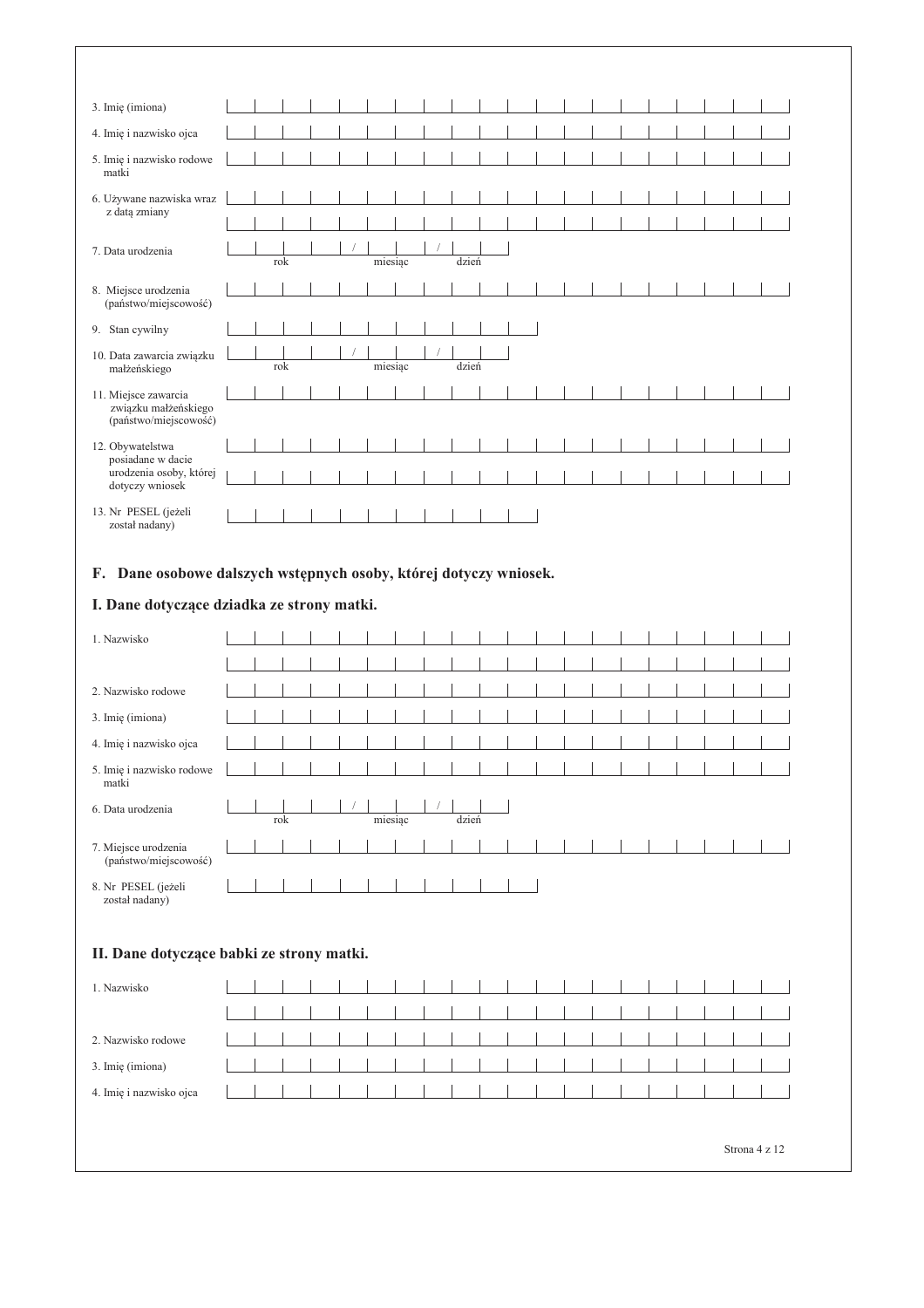| 5. Imię i nazwisko rodowe<br>matki                                                               |  |  |     |  |  |         |  |  |       |  |  |  |  |  |  |  |  |
|--------------------------------------------------------------------------------------------------|--|--|-----|--|--|---------|--|--|-------|--|--|--|--|--|--|--|--|
| 6. Data urodzenia                                                                                |  |  | rok |  |  | miesiąc |  |  | dzień |  |  |  |  |  |  |  |  |
| 7. Miejsce urodzenia<br>(państwo/miejscowość)                                                    |  |  |     |  |  |         |  |  |       |  |  |  |  |  |  |  |  |
| 8. Nr PESEL (jeżeli<br>został nadany)                                                            |  |  |     |  |  |         |  |  |       |  |  |  |  |  |  |  |  |
| III. Dane dotyczące dziadka ze strony ojca.                                                      |  |  |     |  |  |         |  |  |       |  |  |  |  |  |  |  |  |
| 1. Nazwisko                                                                                      |  |  |     |  |  |         |  |  |       |  |  |  |  |  |  |  |  |
|                                                                                                  |  |  |     |  |  |         |  |  |       |  |  |  |  |  |  |  |  |
| 2. Nazwisko rodowe                                                                               |  |  |     |  |  |         |  |  |       |  |  |  |  |  |  |  |  |
| 3. Imię (imiona)                                                                                 |  |  |     |  |  |         |  |  |       |  |  |  |  |  |  |  |  |
| 4. Imię i nazwisko ojca                                                                          |  |  |     |  |  |         |  |  |       |  |  |  |  |  |  |  |  |
| 5. Imię i nazwisko rodowe<br>matki                                                               |  |  |     |  |  |         |  |  |       |  |  |  |  |  |  |  |  |
| 6. Data urodzenia                                                                                |  |  |     |  |  |         |  |  |       |  |  |  |  |  |  |  |  |
|                                                                                                  |  |  | rok |  |  | miesiąc |  |  | dzień |  |  |  |  |  |  |  |  |
| 7. Miejsce urodzenia<br>(państwo/miejscowość)                                                    |  |  |     |  |  |         |  |  |       |  |  |  |  |  |  |  |  |
| 8. Nr PESEL (jeżeli<br>został nadany)                                                            |  |  |     |  |  |         |  |  |       |  |  |  |  |  |  |  |  |
| IV. Dane dotyczące babki ze strony ojca.                                                         |  |  |     |  |  |         |  |  |       |  |  |  |  |  |  |  |  |
|                                                                                                  |  |  |     |  |  |         |  |  |       |  |  |  |  |  |  |  |  |
| 1. Nazwisko                                                                                      |  |  |     |  |  |         |  |  |       |  |  |  |  |  |  |  |  |
|                                                                                                  |  |  |     |  |  |         |  |  |       |  |  |  |  |  |  |  |  |
| 2. Nazwisko rodowe                                                                               |  |  |     |  |  |         |  |  |       |  |  |  |  |  |  |  |  |
| 3. Imię (imiona)                                                                                 |  |  |     |  |  |         |  |  |       |  |  |  |  |  |  |  |  |
| 4. Imię i nazwisko ojca                                                                          |  |  |     |  |  |         |  |  |       |  |  |  |  |  |  |  |  |
| 5. Imię i nazwisko rodowe<br>matki                                                               |  |  |     |  |  |         |  |  |       |  |  |  |  |  |  |  |  |
| 6. Data urodzenia                                                                                |  |  | rok |  |  | miesiąc |  |  | dzień |  |  |  |  |  |  |  |  |
| 7. Miejsce urodzenia<br>(państwo/miejscowość)                                                    |  |  |     |  |  |         |  |  |       |  |  |  |  |  |  |  |  |
| 8. Nr PESEL (jeżeli<br>został nadany)                                                            |  |  |     |  |  |         |  |  |       |  |  |  |  |  |  |  |  |
| JEŻELI WNIOSKODAWCA DO WNIOSKU ZAŁĄCZA KOPIĘ:                                                    |  |  |     |  |  |         |  |  |       |  |  |  |  |  |  |  |  |
| WAŻNEGO POLSKIEGO DOWODU OSOBISTEGO OSOBY, KTÓREJ DOTYCZY WNIOSEK,<br><b>LUB</b>                 |  |  |     |  |  |         |  |  |       |  |  |  |  |  |  |  |  |
| WAŻNEGO POLSKIEGO PASZPORTU OSOBY, KTÓREJ DOTYCZY WNIOSEK, LUB                                   |  |  |     |  |  |         |  |  |       |  |  |  |  |  |  |  |  |
| DECYZJI WOJEWODY STWIERDZAJĄCEJ/POTWIERDZAJĄCEJ POSIADANIE OBYWATEL-<br>$\overline{\phantom{m}}$ |  |  |     |  |  |         |  |  |       |  |  |  |  |  |  |  |  |
| STWA POLSKIEGO PRZEZ OSOBĘ, KTÓREJ DOTYCZY WNIOSEK,                                              |  |  |     |  |  |         |  |  |       |  |  |  |  |  |  |  |  |
| NIE WYPEŁNIA CZĘŚCI II ORAZ III WNIOSKU.                                                         |  |  |     |  |  |         |  |  |       |  |  |  |  |  |  |  |  |
|                                                                                                  |  |  |     |  |  |         |  |  |       |  |  |  |  |  |  |  |  |

Strona 5 z 12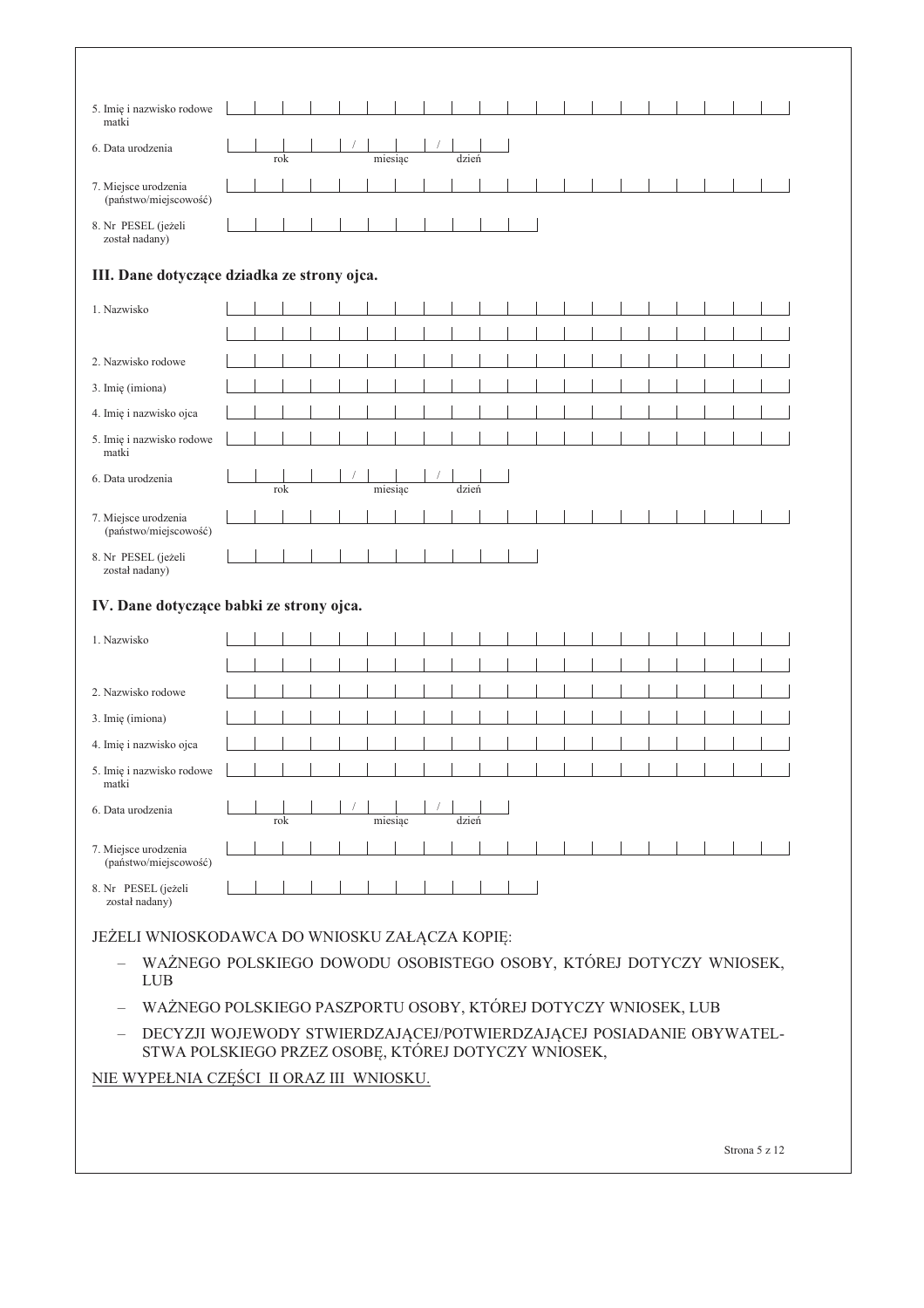| A. Žyciorys osoby, której dotyczy wniosek, ze szczególnym uwzględnieniem miejsc zatrudnienia<br>i służby wojskowej w Polsce oraz za granicą, okoliczności wyjazdu z Polski (jeżeli mieszkała<br>w Polsce), zmiany imion i nazwiska, posiadanych obywatelstw obcych wraz z datą ich nabycia,<br>posiadanych dokumentów tożsamości.           |
|---------------------------------------------------------------------------------------------------------------------------------------------------------------------------------------------------------------------------------------------------------------------------------------------------------------------------------------------|
|                                                                                                                                                                                                                                                                                                                                             |
|                                                                                                                                                                                                                                                                                                                                             |
|                                                                                                                                                                                                                                                                                                                                             |
|                                                                                                                                                                                                                                                                                                                                             |
|                                                                                                                                                                                                                                                                                                                                             |
|                                                                                                                                                                                                                                                                                                                                             |
|                                                                                                                                                                                                                                                                                                                                             |
|                                                                                                                                                                                                                                                                                                                                             |
|                                                                                                                                                                                                                                                                                                                                             |
|                                                                                                                                                                                                                                                                                                                                             |
|                                                                                                                                                                                                                                                                                                                                             |
|                                                                                                                                                                                                                                                                                                                                             |
|                                                                                                                                                                                                                                                                                                                                             |
|                                                                                                                                                                                                                                                                                                                                             |
|                                                                                                                                                                                                                                                                                                                                             |
|                                                                                                                                                                                                                                                                                                                                             |
|                                                                                                                                                                                                                                                                                                                                             |
|                                                                                                                                                                                                                                                                                                                                             |
|                                                                                                                                                                                                                                                                                                                                             |
| B. Czy rodzice osoby, której dotyczy wniosek, urodzonej w czasie obowiązywania ustawy z dnia<br>15 lutego 1962 r. o obywatelstwie polskim (22 sierpnia 1962 r. – 15 sierpnia 2012 r.), dokonali<br>wyboru dla dziecka obywatelstwa obcego w trybie przepisu art. 6 ust. 1 zdanie drugie tej ustawy"?<br>Jeżeli tak, to przed jakim organem. |
| <b>TAK</b><br>  NIE<br>NIE WIEM<br>  NIE DOTYCZY                                                                                                                                                                                                                                                                                            |
| Nazwa organu                                                                                                                                                                                                                                                                                                                                |
| JEŻELI WNIOSKODAWCA DO WNIOSKU ZAŁĄCZA KOPIĘ:                                                                                                                                                                                                                                                                                               |
| POLSKIEGO DOWODU OSOBISTEGO CO NAJMNIEJ JEDNEGO Z RODZICÓW OSOBY,<br>KTÓREJ DOTYCZY WNIOSEK, LUB                                                                                                                                                                                                                                            |
| POLSKIEGO PASZPORTU CO NAJMNIEJ JEDNEGO Z RODZICÓW OSOBY, KTÓREJ DO-<br>TYCZY WNIOSEK, LUB                                                                                                                                                                                                                                                  |
| DECYZJI WOJEWODY STWIERDZAJĄCEJ/POTWIERDZAJĄCEJ POSIADANIE OBYWATEL-<br>STWA POLSKIEGO PRZEZ CO NAJMNIEJ JEDNEGO Z RODZICÓW OSOBY, KTÓREJ DO-<br>TYCZY WNIOSEK,                                                                                                                                                                             |
|                                                                                                                                                                                                                                                                                                                                             |
| NIE WYPEŁNIA CZEŚCI III WNIOSKU.                                                                                                                                                                                                                                                                                                            |
|                                                                                                                                                                                                                                                                                                                                             |

Art. 6 ust. 1 zdanie drugie: (...) rodzice w oświadczeniu złożonym zgodnie przed właściwym organem w ciągu trzech miesięcy od dnia urodzenia się dziecka mogą wybrać dla niego obywatelstwo państwa obcego, którego obywatelem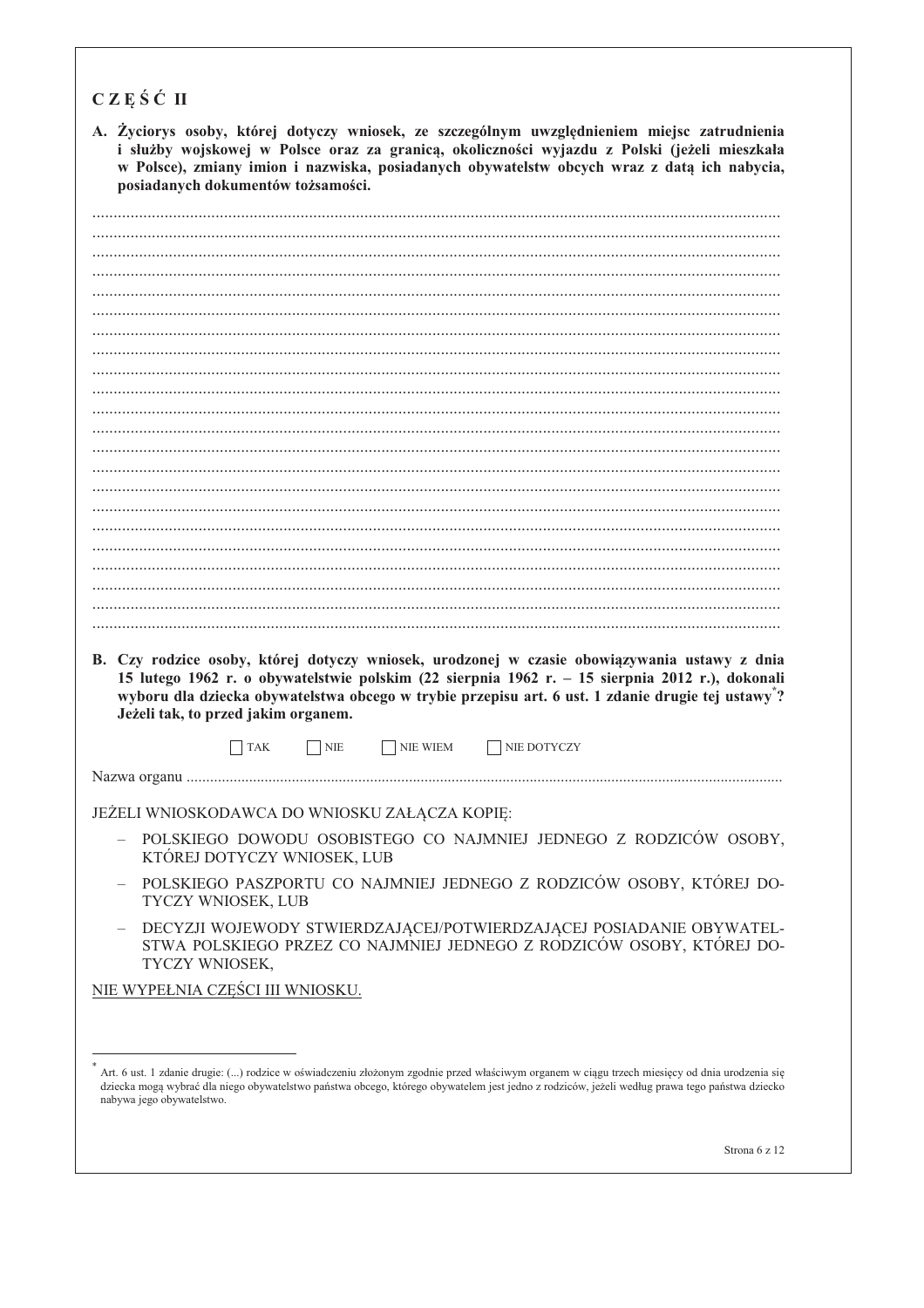## CZEŚĆ III

A. Dodatkowe informacje dotyczące rodziców osoby, której dotyczy wniosek.

I. Życiorys matki, ze szczególnym uwzględnieniem miejsc zamieszkania, zatrudnienia; jeżeli mieszkała w Polsce, to okoliczności wyjazdu z Polski, posiadanych obywatelstw obcych wraz z datą ich nabycia.

II. Życiorys ojca, ze szczególnym uwzględnieniem miejsc zamieszkania, zatrudnienia, odbytej służby wojskowej; jeżeli mieszkał w Polsce, to okoliczności wyjazdu z Polski, zmiany imion i nazwiska, posiadanych obywatelstw obcych wraz z datą ich nabycia.

B. Dodatkowe informacje dotyczące dziadków osoby, której dotyczy wniosek.

I. Życiorys dziadka ze strony matki, ze szczególnym uwzględnieniem miejsc zamieszkania, zatrudnienia, odbytej służby wojskowej; jeżeli mieszkał w Polsce, to okoliczności wyjazdu z Polski, zmiany imion i nazwiska, zawarcia związku małżeńskiego, posiadanych obywatelstw obcych wraz z datą ich nabycia.

Strona 7 z 12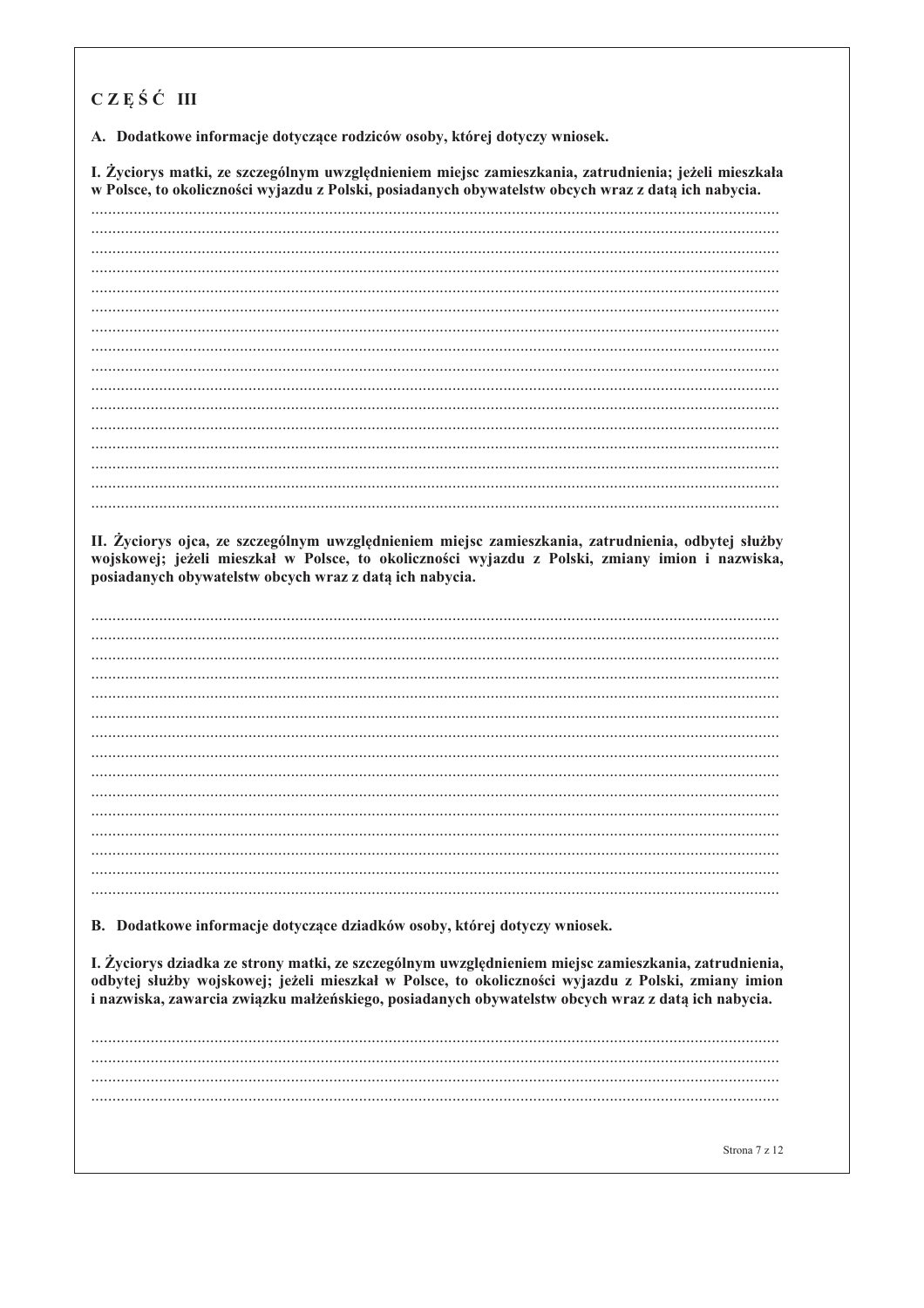II. Życiorys babki ze strony matki, ze szczególnym uwzględnieniem miejsc zamieszkania, zatrudnienia; jeżeli mieszkała w Polsce, to okoliczności wyjazdu z Polski, zmiany imion i nazwiska, zawarcia związku małżeńskiego, posiadanych obywatelstw obcych wraz z datą ich nabycia.

III. Życiorys dziadka ze strony ojca, ze szczególnym uwzględnieniem miejsc zamieszkania, zatrudnienia, odbytej służby wojskowej; jeżeli mieszkał w Polsce, to okoliczności wyjazdu z Polski, zmiany imion i nazwiska, zawarcia związku małżeńskiego, posiadanych obywatelstw obcych wraz z datą ich nabycia.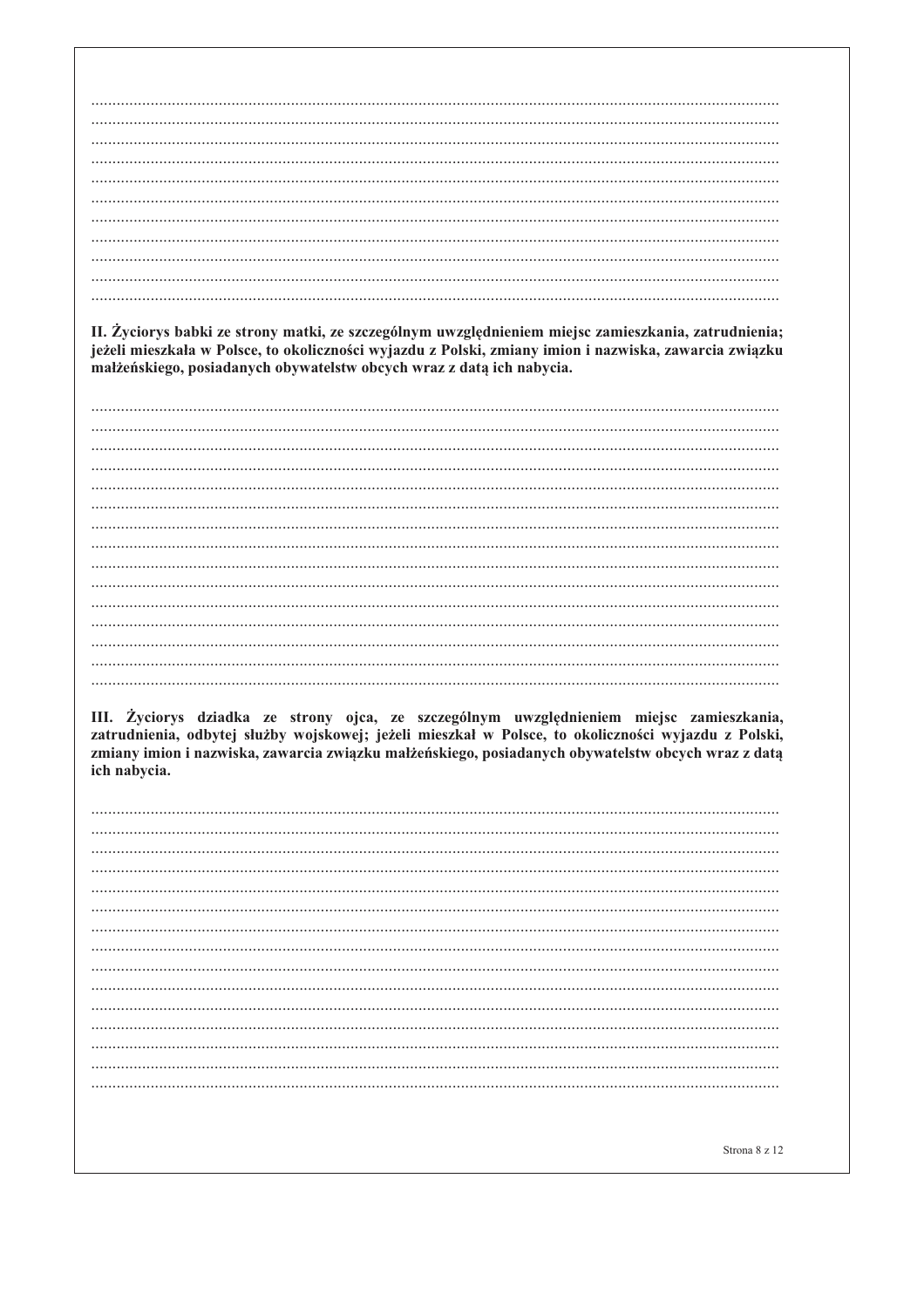IV. Życiorys babki ze strony ojca, ze szczególnym uwzględnieniem miejsc zamieszkania, zatrudnienia; jeżeli mieszkała w Polsce, to okoliczności wyjazdu z Polski, zmiany imion i nazwiska, zawarcia związku małżeńskiego, posiadanych obywatelstw obcych wraz z datą ich nabycia.

++++++++++++++++++++++++++++++++++++++++++++++++++++++++++++++++++++++++++++++++++++++++++++++++++++++++++++++++++++++++++++++++++++++++++++++++++++++++++++++++++ ++++++++++++++++++++++++++++++++++++++++++++++++++++++++++++++++++++++++++++++++++++++++++++++++++++++++++++++++++++++++++++++++++++++++++++++++++++++++++++++++++ ++++++++++++++++++++++++++++++++++++++++++++++++++++++++++++++++++++++++++++++++++++++++++++++++++++++++++++++++++++++++++++++++++++++++++++++++++++++++++++++++++ ++++++++++++++++++++++++++++++++++++++++++++++++++++++++++++++++++++++++++++++++++++++++++++++++++++++++++++++++++++++++++++++++++++++++++++++++++++++++++++++++++& ++++++++++++++++++++++++++++++++++++++++++++++++++++++++++++++++++++++++++++++++++++++++++++++++++++++++++++++++++++++++++++++++++++++++++++++++++++++++++++++++++ ++++++++++++++++++++++++++++++++++++++++++++++++++++++++++++++++++++++++++++++++++++++++++++++++++++++++++++++++++++++++++++++++++++++++++++++++++++++++++++++++++ ++++++++++++++++++++++++++++++++++++++++++++++++++++++++++++++++++++++++++++++++++++++++++++++++++++++++++++++++++++++++++++++++++++++++++++++++++++++++++++++++++ ++++++++++++++++++++++++++++++++++++++++++++++++++++++++++++++++++++++++++++++++++++++++++++++++++++++++++++++++++++++++++++++++++++++++++++++++++++++++++++++++++& ++++++++++++++++++++++++++++++++++++++++++++++++++++++++++++++++++++++++++++++++++++++++++++++++++++++++++++++++++++++++++++++++++++++++++++++++++++++++++++++++++ ++++++++++++++++++++++++++++++++++++++++++++++++++++++++++++++++++++++++++++++++++++++++++++++++++++++++++++++++++++++++++++++++++++++++++++++++++++++++++++++++++ ++++++++++++++++++++++++++++++++++++++++++++++++++++++++++++++++++++++++++++++++++++++++++++++++++++++++++++++++++++++++++++++++++++++++++++++++++++++++++++++++++ ++++++++++++++++++++++++++++++++++++++++++++++++++++++++++++++++++++++++++++++++++++++++++++++++++++++++++++++++++++++++++++++++++++++++++++++++++++++++++++++++++& ++++++++++++++++++++++++++++++++++++++++++++++++++++++++++++++++++++++++++++++++++++++++++++++++++++++++++++++++++++++++++++++++++++++++++++++++++++++++++++++++++ ++++++++++++++++++++++++++++++++++++++++++++++++++++++++++++++++++++++++++++++++++++++++++++++++++++++++++++++++++++++++++++++++++++++++++++++++++++++++++++++++++ ++++++++++++++++++++++++++++++++++++++++++++++++++++++++++++++++++++++++++++++++++++++++++++++++++++++++++++++++++++++++++++++++++++++++++++++++++++++++++++++++++&

#### C. Informacje o dalszych wstępnych (m.in. pradziadkowie) osoby, której dotyczy wniosek, jeżeli  $1$  wnioskodawca powołuje się na posiadane przez nich obywatelstwo polskie.

Życiorys takiej osoby, ze szczególnym uwzględnieniem danych osobowych, miejsc zamieszkania, zatrudnienia, odbytej służby wojskowej; jeżeli mieszkała w Polsce, to okoliczności wyjazdu z Polski, zmiany imion i nazwiska, zawarcia związku małżeńskiego, posiadanych obywatelstw wraz z datą ich nabycia.

BBBBBBBBBBBBBBBBBBBBBBBBBBBBBBBBBBBBBBBBBBBBBBBBBBBBBBBBBBBBBBBBBBBBBBBBBBBBBBBBBBBBBBBBBBBBBBBBBBBBBBBBBBBBBBBBBBBBBBBBBBBBBBBBBBBBBBBBBBBBBBBBBBBBBBBBBBBBBBBBBB BBBBBBBBBBBBBBBBBBBBBBBBBBBBBBBBBBBBBBBBBBBBBBBBBBBBBBBBBBBBBBBBBBBBBBBBBBBBBBBBBBBBBBBBBBBBBBBBBBBBBBBBBBBBBBBBBBBBBBBBBBBBBBBBBBBBBBBBBBBBBBBBBBBBBBBBBBBBBBBBBB BBBBBBBBBBBBBBBBBBBBBBBBBBBBBBBBBBBBBBBBBBBBBBBBBBBBBBBBBBBBBBBBBBBBBBBBBBBBBBBBBBBBBBBBBBBBBBBBBBBBBBBBBBBBBBBBBBBBBBBBBBBBBBBBBBBBBBBBBBBBBBBBBBBBBBBBBBBBBBBBBB BBBBBBBBBBBBBBBBBBBBBBBBBBBBBBBBBBBBBBBBBBBBBBBBBBBBBBBBBBBBBBBBBBBBBBBBBBBBBBBBBBBBBBBBBBBBBBBBBBBBBBBBBBBBBBBBBBBBBBBBBBBBBBBBBBBBBBBBBBBBBBBBBBBBBBBBBBBBBBBBBB BBBBBBBBBBBBBBBBBBBBBBBBBBBBBBBBBBBBBBBBBBBBBBBBBBBBBBBBBBBBBBBBBBBBBBBBBBBBBBBBBBBBBBBBBBBBBBBBBBBBBBBBBBBBBBBBBBBBBBBBBBBBBBBBBBBBBBBBBBBBBBBBBBBBBBBBBBBBBBBBBB BBBBBBBBBBBBBBBBBBBBBBBBBBBBBBBBBBBBBBBBBBBBBBBBBBBBBBBBBBBBBBBBBBBBBBBBBBBBBBBBBBBBBBBBBBBBBBBBBBBBBBBBBBBBBBBBBBBBBBBBBBBBBBBBBBBBBBBBBBBBBBBBBBBBBBBBBBBBBBBBBB BBBBBBBBBBBBBBBBBBBBBBBBBBBBBBBBBBBBBBBBBBBBBBBBBBBBBBBBBBBBBBBBBBBBBBBBBBBBBBBBBBBBBBBBBBBBBBBBBBBBBBBBBBBBBBBBBBBBBBBBBBBBBBBBBBBBBBBBBBBBBBBBBBBBBBBBBBBBBBBBBB BBBBBBBBBBBBBBBBBBBBBBBBBBBBBBBBBBBBBBBBBBBBBBBBBBBBBBBBBBBBBBBBBBBBBBBBBBBBBBBBBBBBBBBBBBBBBBBBBBBBBBBBBBBBBBBBBBBBBBBBBBBBBBBBBBBBBBBBBBBBBBBBBBBBBBBBBBBBBBBBBB BBBBBBBBBBBBBBBBBBBBBBBBBBBBBBBBBBBBBBBBBBBBBBBBBBBBBBBBBBBBBBBBBBBBBBBBBBBBBBBBBBBBBBBBBBBBBBBBBBBBBBBBBBBBBBBBBBBBBBBBBBBBBBBBBBBBBBBBBBBBBBBBBBBBBBBBBBBBBBBBBB BBBBBBBBBBBBBBBBBBBBBBBBBBBBBBBBBBBBBBBBBBBBBBBBBBBBBBBBBBBBBBBBBBBBBBBBBBBBBBBBBBBBBBBBBBBBBBBBBBBBBBBBBBBBBBBBBBBBBBBBBBBBBBBBBBBBBBBBBBBBBBBBBBBBBBBBBBBBBBBBBB BBBBBBBBBBBBBBBBBBBBBBBBBBBBBBBBBBBBBBBBBBBBBBBBBBBBBBBBBBBBBBBBBBBBBBBBBBBBBBBBBBBBBBBBBBBBBBBBBBBBBBBBBBBBBBBBBBBBBBBBBBBBBBBBBBBBBBBBBBBBBBBBBBBBBBBBBBBBBBBBBB BBBBBBBBBBBBBBBBBBBBBBBBBBBBBBBBBBBBBBBBBBBBBBBBBBBBBBBBBBBBBBBBBBBBBBBBBBBBBBBBBBBBBBBBBBBBBBBBBBBBBBBBBBBBBBBBBBBBBBBBBBBBBBBBBBBBBBBBBBBBBBBBBBBBBBBBBBBBBBBBBB BBBBBBBBBBBBBBBBBBBBBBBBBBBBBBBBBBBBBBBBBBBBBBBBBBBBBBBBBBBBBBBBBBBBBBBBBBBBBBBBBBBBBBBBBBBBBBBBBBBBBBBBBBBBBBBBBBBBBBBBBBBBBBBBBBBBBBBBBBBBBBBBBBBBBBBBBBBBBBBBBB BBBBBBBBBBBBBBBBBBBBBBBBBBBBBBBBBBBBBBBBBBBBBBBBBBBBBBBBBBBBBBBBBBBBBBBBBBBBBBBBBBBBBBBBBBBBBBBBBBBBBBBBBBBBBBBBBBBBBBBBBBBBBBBBBBBBBBBBBBBBBBBBBBBBBBBBBBBBBBBBBB BBBBBBBBBBBBBBBBBBBBBBBBBBBBBBBBBBBBBBBBBBBBBBBBBBBBBBBBBBBBBBBBBBBBBBBBBBBBBBBBBBBBBBBBBBBBBBBBBBBBBBBBBBBBBBBBBBBBBBBBBBBBBBBBBBBBBBBBBBBBBBBBBBBBBBBBBBBBBBBBBB BBBBBBBBBBBBBBBBBBBBBBBBBBBBBBBBBBBBBBBBBBBBBBBBBBBBBBBBBBBBBBBBBBBBBBBBBBBBBBBBBBBBBBBBBBBBBBBBBBBBBBBBBBBBBBBBBBBBBBBBBBBBBBBBBBBBBBBBBBBBBBBBBBBBBBBBBBBBBBBBBB BBBBBBBBBBBBBBBBBBBBBBBBBBBBBBBBBBBBBBBBBBBBBBBBBBBBBBBBBBBBBBBBBBBBBBBBBBBBBBBBBBBBBBBBBBBBBBBBBBBBBBBBBBBBBBBBBBBBBBBBBBBBBBBBBBBBBBBBBBBBBBBBBBBBBBBBBBBBBBBBBB

D. Inne informacje o istotnych okolicznościach niezbędnych do ustalenia stanu faktycznego i prawnego sprawy.

I. Czy w stosunku do rodzeństwa osoby, której dotyczy wniosek, lub jego wstępnych (rodziców, dziadków, pradziadków) była wydana decyzja stwierdzająca posiadanie (odmawiająca stwierdzenia posiadania) lub stwierdzająca utratę (odmawiająca stwierdzenia utraty) obywatelstwa polskiego? Jeżeli tak, to jaki organ, w jakiej dacie i w stosunku do kogo wydał decyzję. Czy obecnie są prowadzone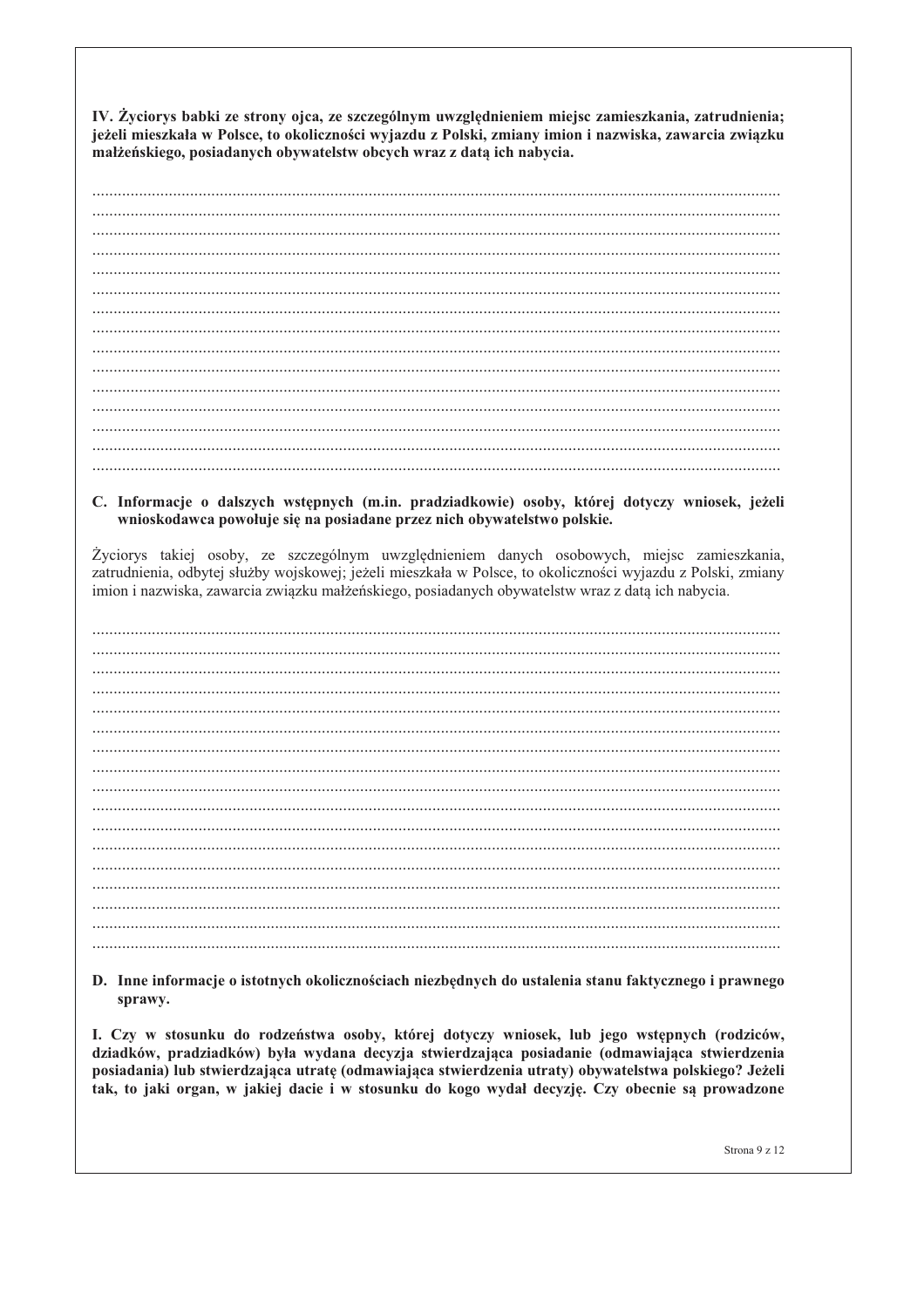postępowania w sprawach o potwierdzenie posiadania lub utraty obywatelstwa polskiego rodzeństwa osoby, której dotyczy wniosek, lub jej wstępnych (rodziców, dziadków, pradziadków)?

II. Czy wstępni osoby, której dotyczy wniosek, posiadają/posiadali polskie dokumenty tożsamości? Jeżeli tak, to należy wskazać – jakie, przez kogo i kiedy wydane.

III. Czy wstępni osoby, której dotyczy wniosek, ubiegali się o zezwolenie na zmianę obywatelstwa polskiego na obce lub zrzekli się obywatelstwa polskiego, uzyskali decyzję zezwalającą na zmianę obywatelstwa polskiego na obce lub zgodę na zrzeczenie się obywatelstwa polskiego lub czy zostali pozbawieni obywatelstwa polskiego?

# $CZE S C V$

Inne informacje oraz wyjaśnienia w ocenie wnioskodawcy istotne dla sprawy.

 $\ddotsc$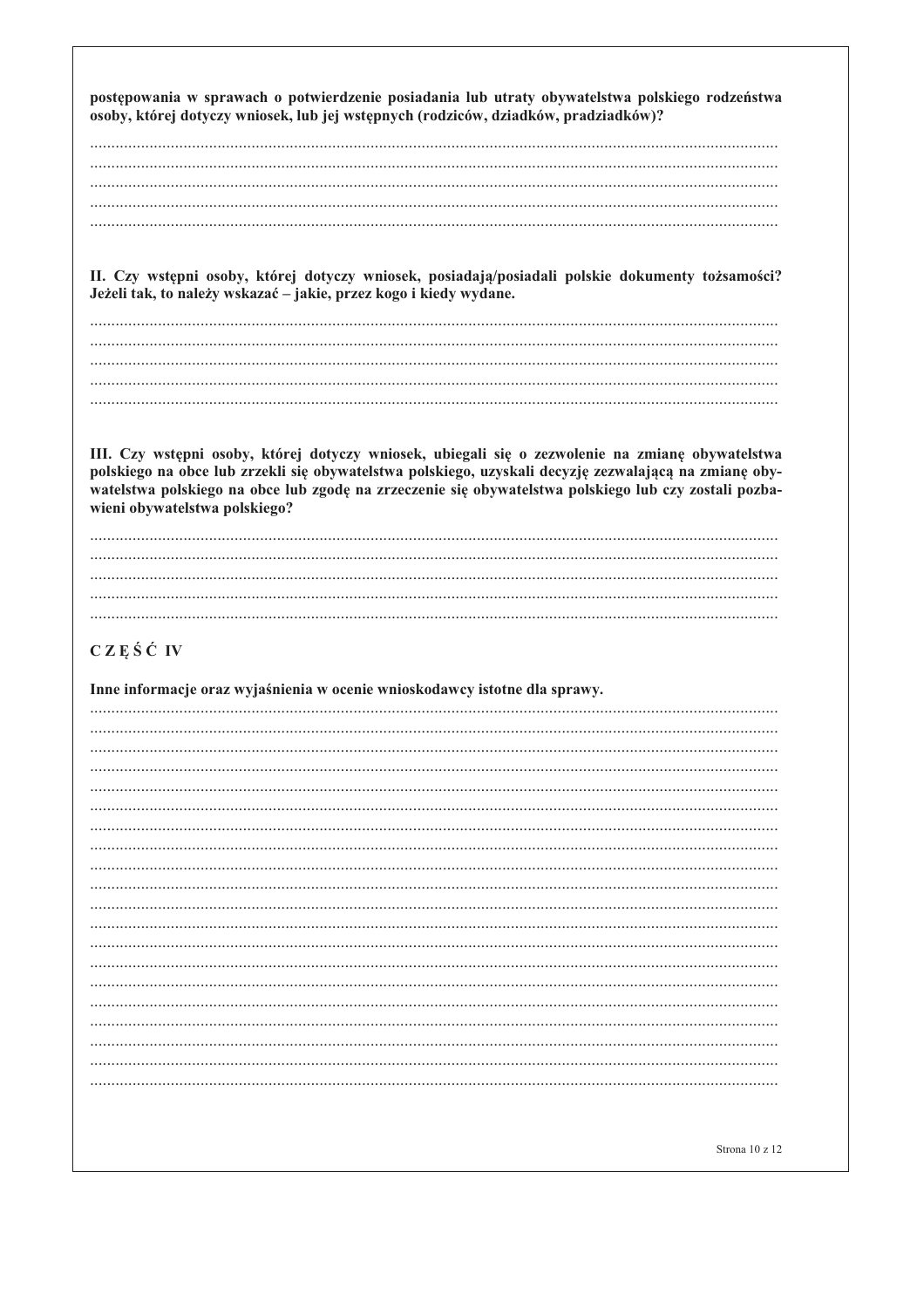| Załączniki do wniosku                                                 |                                               |
|-----------------------------------------------------------------------|-----------------------------------------------|
| (załącza wnioskodawca)                                                |                                               |
|                                                                       |                                               |
|                                                                       |                                               |
|                                                                       |                                               |
|                                                                       |                                               |
|                                                                       |                                               |
|                                                                       |                                               |
|                                                                       |                                               |
|                                                                       |                                               |
|                                                                       |                                               |
|                                                                       |                                               |
| 10.                                                                   |                                               |
| 11.                                                                   |                                               |
|                                                                       |                                               |
| 12.                                                                   |                                               |
|                                                                       |                                               |
| 14.                                                                   |                                               |
| 15.                                                                   |                                               |
| 16.                                                                   |                                               |
| 17.                                                                   |                                               |
| 18.                                                                   |                                               |
| 19.<br>.                                                              |                                               |
| 20.                                                                   |                                               |
|                                                                       |                                               |
|                                                                       | miesiąc<br>dzień<br>rok                       |
|                                                                       | (data)                                        |
|                                                                       |                                               |
| POTWIERDZENIE WPŁYWU WNIOSKU<br>(wypełnia organ rozpatrujący wniosek) |                                               |
|                                                                       | (podpis wnioskodawcy)                         |
|                                                                       |                                               |
|                                                                       | miesiąc<br>dzień<br>rok                       |
|                                                                       | (data)                                        |
|                                                                       |                                               |
|                                                                       | (podpis i pieczęć osoby przyjmującej wniosek) |
|                                                                       |                                               |
|                                                                       | Strona 11 z 12                                |
|                                                                       |                                               |